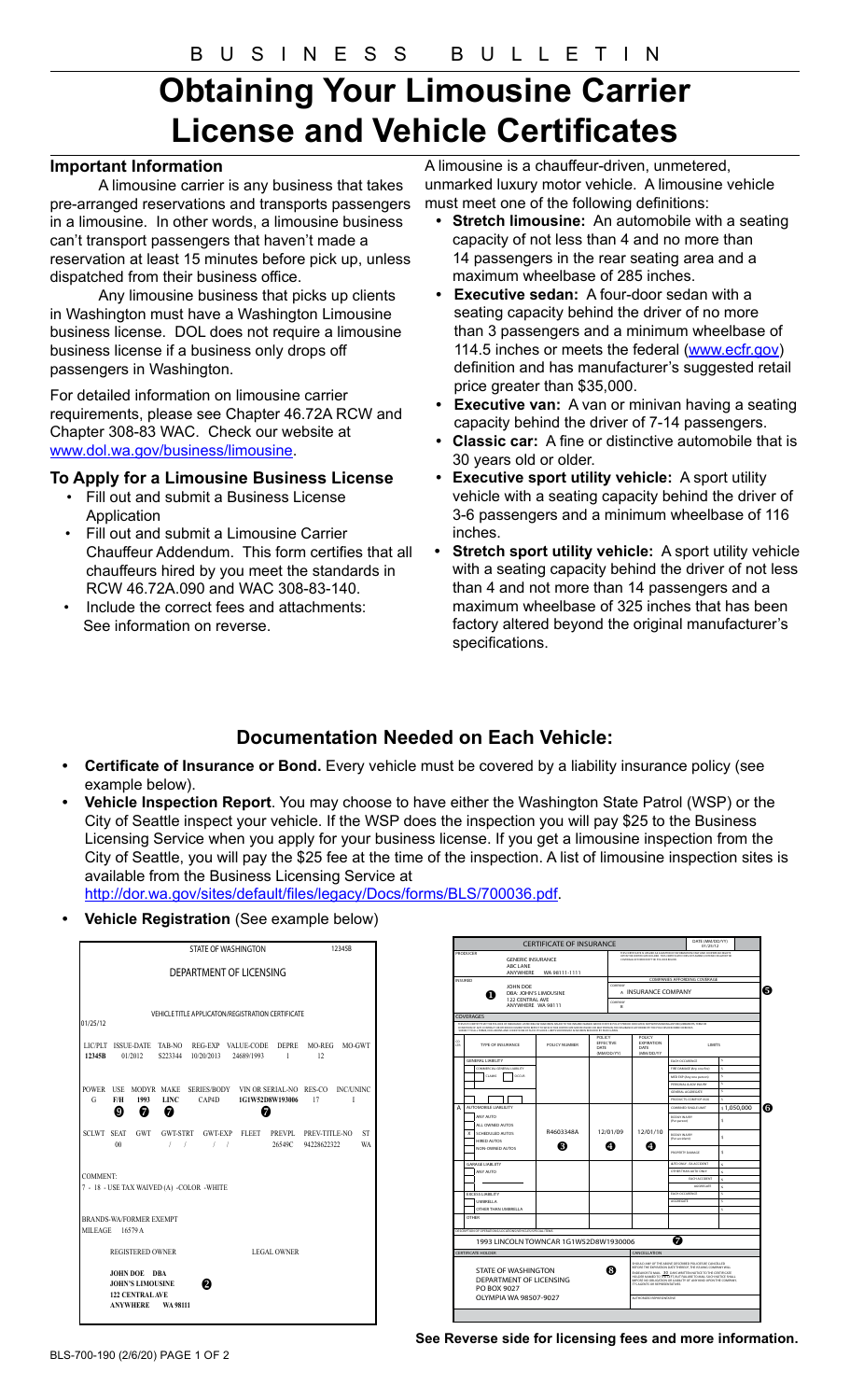**O** Owner name must be the same on certificate of insurance and Business License Application.

- YRegistered owner must be: **owner name, sole proprietor, partner, corporate officer, or LLC member/manager.**
- $\Theta$  Include **policy** number.
- [**Policy effective & expiration dates** must show current coverage.
- $\Theta$  Display name of insurance company.
- ]Minimum combined single limit coverage of \$1,050,000.
- ^Insurance certificate mush show **year, make and complete VIN#** of each car, which must match vehicle registration certificate.
- \_**Certificate holder** must be State of Washington, Department of Licensing, PO Box 9027 Olympia, WA 98207-9027.

`Use class must be **"F/H".**

### **Registrations and Licenses (New business)**

| New Limousine Carrier Business License\$350   |  |
|-----------------------------------------------|--|
| Vehicle Certificate and Decal\$75 per vehicle |  |
| Vehicle Inspection\$25 per vehicle            |  |
|                                               |  |
| Business and Trade Name Registration\$ 5      |  |
| Business License Processing fee\$19           |  |

### **Registrations and Licenses (Renewals)**

| Limousine Carrier Business License\$350       |  |
|-----------------------------------------------|--|
| Renewal Application Processing fee\$11        |  |
| Vehicle Certificate and Decal\$75 per vehicle |  |
| Vehicle Inspection\$25 per vehicle            |  |

### **License and Vehicle Certificate Renewal**

The Business Licensing Service will send you a renewal notice about 45 days before your license and certificates expire. To renew, return your renewal notice along with the following for **each** vehicle:

- Annual Vehicle Inspection Report from the Washington State Patrol or the city of Seattle
- The fees as indicated on the renewal notice.
- A chauffeur addendum, if you are adding chauffeurs to your account.

#### **We can not process your renewal in person. Please renew early.**

### **Short Term or Special Needs Vehicle Certificate:**

Temporary Vehicle Certificate (30 days or less) .............................................................\$75 per vehicle

Businesses that anticipate an increased demand for their services may add rented or leased vehicles to their fleet for 30 days or less. Each added limousine must have a valid vehicle certificate and proof of insurance. Keep a copy of the rental or lease agreement in each vehicle.

### **To Apply for a Limousine Vehicle Certificate**

- Submit a Certificate of Insurance or Bond. See example on reverse.
- Make an appointment and pass a Vehicle Inspection. You may make an inspection appointment with the Washington State Patrol or City of Seattle. See reverse for more details.
- Submit a passing vehicle inspection report and a copy of your vehicle's registration along with your business license application.

### **Replacement or Duplicate Vehicle Certificates**

Replacement fee................................\$20 per vehicle If you need a duplicate or replacement vehicle certificate, please make your request in writing to Business Licensing Service and include the \$20 fee.

### **Update to Vehicle Certificate for New License Plate**

Update/change to vehicle certificate...\$20 per vehicle If you need to change a vehicle certificate, please make your request in writing to Business Licensing Service and include the \$20 fee.

Business Licensing Service PO Box 9034 Olympia, WA 98507-9034

### **Chauffeur Requirements**

A limousine carrier must keep on file and make available for inspection, proof that each chauffeur: (see WAC 308-83-140 for complete requirements)

- Is at least 21 years of age;
- Holds a valid Washington State Driver License; • Has passed an initial test and is participating in
- a random drug testing program; • Has a satisfactory driving record;
- Documentation verifying that the chauffeur has passed a four (or more) hour National Safety Counsil Defensive (NSCDD) course;
- Has had a background check performed by the Washington State Patrol; and
- Has a medical certificate certifying the individual's fitness to be a chauffeur. A new exam and medical certificate is required every two years.

### **Advertising**

Your Unified Business Identifier(UBI) number must be included on any advertisement for your business.

### **For Problems and Questions**

If you have a question about your business license, call the Business Licensing Service at 360-705-6741. If you have a question about your vehicle inspection, call the phone number listed for the location where you were inspected.

BLS-700-190 (2/6/20) PAGE 2 OF 2 For assistance or to ask about the availability of this document in an alternate format, please call 360-705-6741. Teletype (TTY) users may use the Washington State Relay Service by calling 711.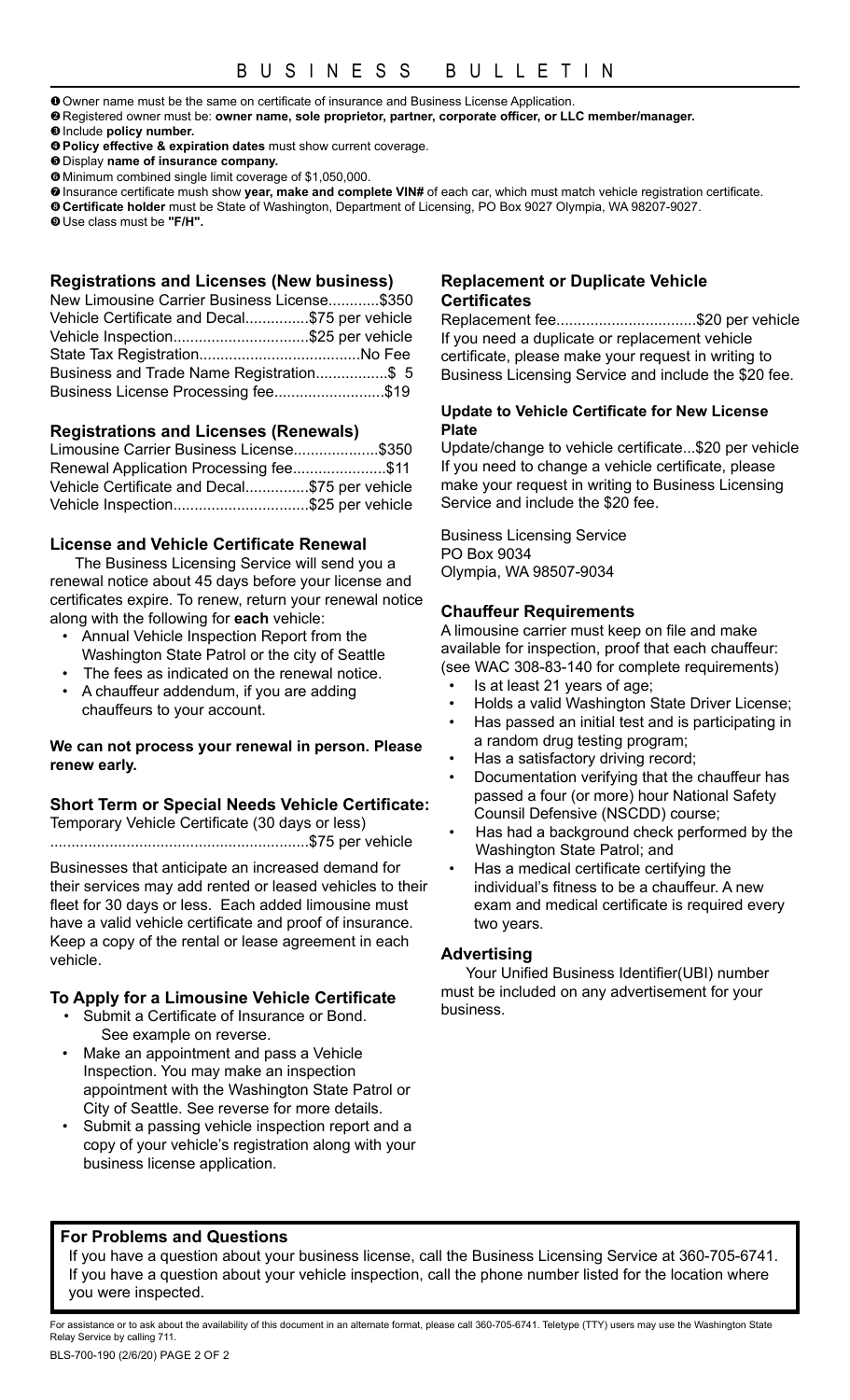UBI



Owner Name (*please print clearly*)

# **Limousine Carrier Chauffeur Addendum**

All chauffeurs operating a limousine for your business must meet the qualification requirements outlined in RCW 46.72A and WAC 308-83. You must submit their names to the Business Licensing Service with this form before they may operate a limousine. You must certify to the Department of Licensing that you have the required records (listed on the reverse of this form) on file at your business location to prove all qualifications for each chauffer listed below. This information must be kept current at all times.

- Use this form the first time you file as a Limousine Carrier and to add or remove a chauffeur at other times during the year. List all chauffeurs' names exactly as they appear on their driver license. At least one chauffeur is required.
- Make sure to include yourself on the list if you also operate a limousine.
- Include WA Drivers License Number and expiration date for all chauffeurs.

Incomplete or unsigned forms will delay your application or renewal. Attach additional forms if needed.

### **ADD Limousine Chauffeurs -** Complete section below.

**State of Washington Business Licensing Service**

Olympia, WA 98507-9034

PO Box 9034

360-705-6741

| Last Name | <b>First Name</b> | Middle<br>Intial | WA Drivers License # | <b>Expiration Date</b> |
|-----------|-------------------|------------------|----------------------|------------------------|
|           |                   |                  |                      |                        |
|           |                   |                  |                      |                        |
|           |                   |                  |                      |                        |
|           |                   |                  |                      |                        |
|           |                   |                  |                      |                        |
|           |                   |                  |                      |                        |
|           |                   |                  |                      |                        |
|           |                   |                  |                      |                        |
|           |                   |                  |                      |                        |
|           |                   |                  |                      |                        |

### **REMOVE Limousine Chauffeurs -** Complete section below.

| Last Name | <b>First Name</b> | Middle | Date of Birth |
|-----------|-------------------|--------|---------------|
|           |                   |        |               |
|           |                   |        |               |
|           |                   |        |               |
|           |                   |        |               |
|           |                   |        |               |

*As the authorized representative of the business, I certify under penalty of perjury under the laws of the state of Washington that the persons listed above have completed the requirements for chauffeurs, and I have the proof as outlined in RCW 46.72A.090, and described in WAC 308-83-140.*

X

Signature of Authorized Representative **Date** Date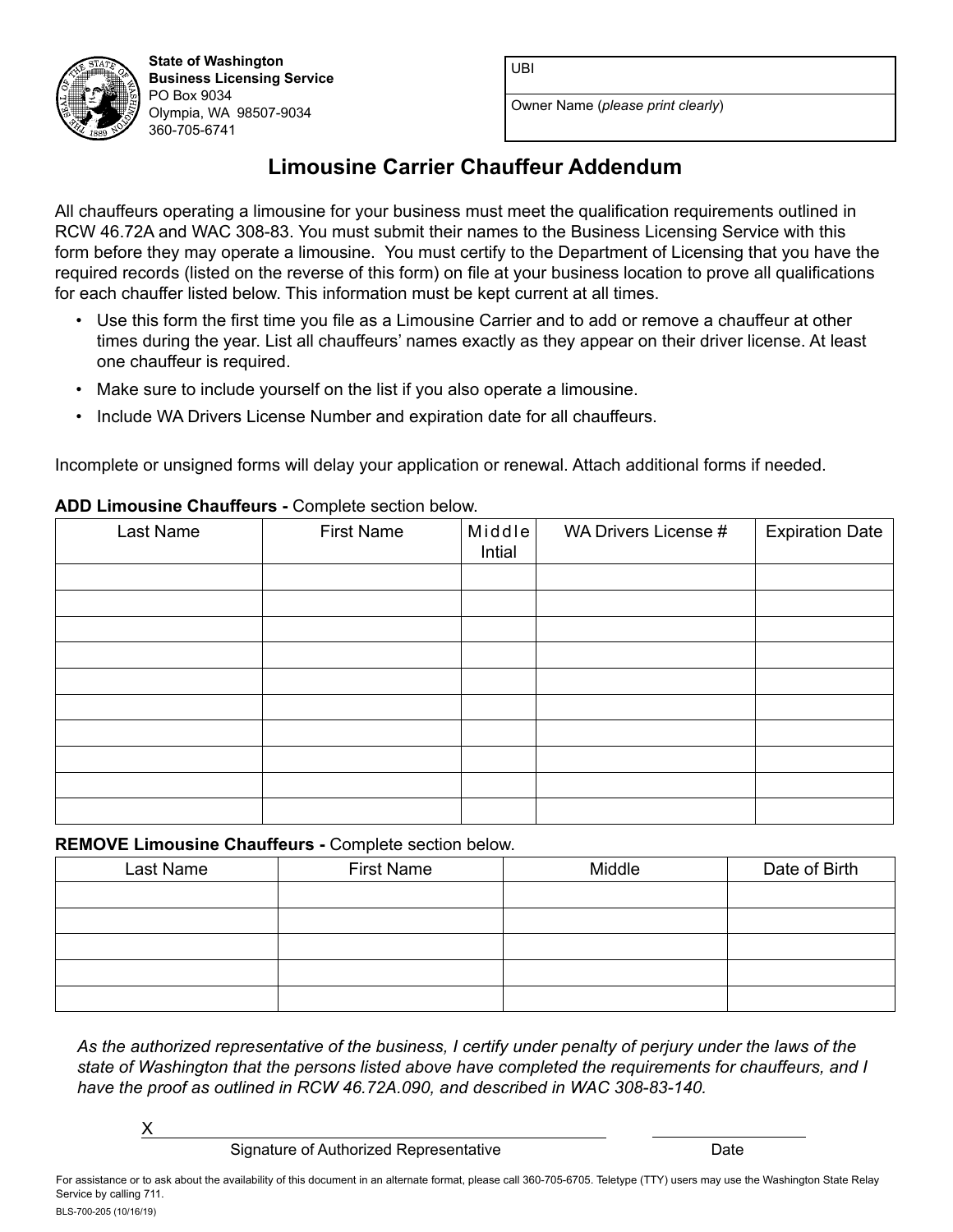# **Chauffeur qualification requirements:**

For each person acting as a chauffeur, a limousine carrier must obtain the information listed below and keep it on file at the business location: (RCW 46.72A.090):

- A certificate of completed chauffeur training signed by a training provider approved by the department.
- Documentation verifying that the chauffeur has passed a four (or more) hour National Safety Counsil Defensive Driving (NSCDD) course.
- The results of a criminal background check obtained through the Washington state patrol.
- A U.S. Department of Transportation Medical Examiner's Certificate completed within the previous ninety calendar days by an examiner meeting the U.S. Department of Transportation standards under 49 C.F.R. 391.41-391, on a two-year renewal cycle.
- A Department of Licensing employment record driving abstract not more than sixty days old at the time of hire. If the chauffeur has resided in another state within the past five years, the chauffeur must also provide a complete driving record from the previous state(s) of residence.
- A drug test report obtained within the previous ninety days from a facility meeting the U.S. Department of Transportation standards under 49 C.F.R. 40.
- A report or certificate from a drug testing facility meeting the U.S. Department of Transportation standards under 49 C.F.R. 382.305 stating that the chauffeur is participating in a random testing program. The carrier must obtain an updated report each year before recertifying the chauffeur with the annual license renewal application [WAC 308-83-145(2)].

You must certify your chauffeurs are qualified when you apply for a limousine carrier endorsement and any time you add or remove a chauffeur. The documents listed above must be available for review on request by the Department of Licensing.